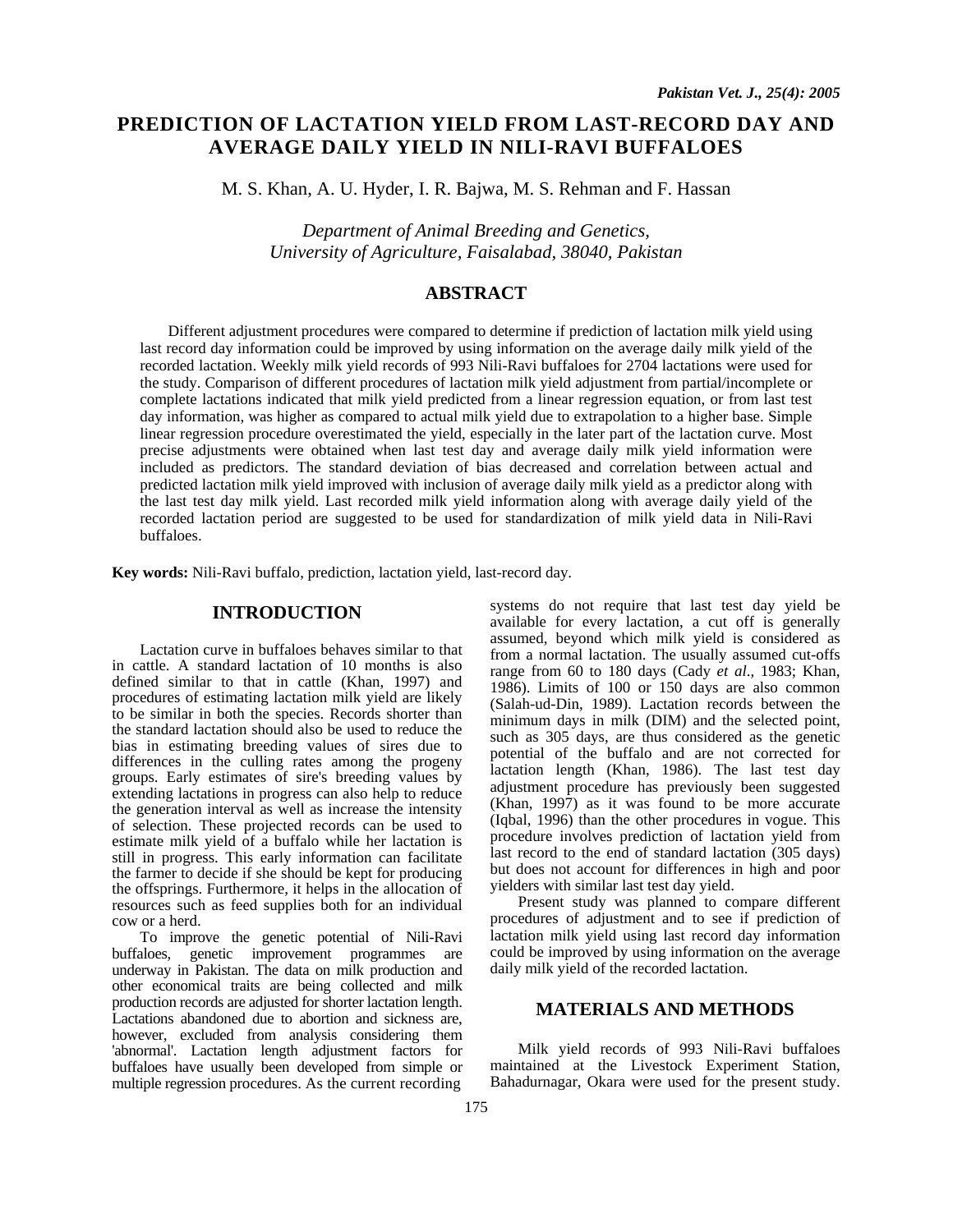Weekly milk yield and pedigree records were also collected and 2704 lactations recorded on these buffaloes were available with lactation length of at least 60 days. If milk yield was missing for any week, it was estimated by averaging previous and next available weekly record. However, if milk yield information was missing for more than eight weeks (56 days) consecutively, such records were excluded. Errors in data entry were minimized by deleting outliers and allowing a maximum of 100% increase or decrease between two consecutive weeks. Season of calving was defined as summer (April to September) and winter (October to March). For adjusting shorter lactations to 308-day yield, following five types of adjustments were considered:

- a) Milk yield adjusted by using a simple regression equation proposed by Khan (1986). Adjusted milk yield using this simple linear regression was named as MYSRF.
- b) Milk yield adjusted by using factors calculated on the basis of last test day procedures (Iqbal, 1996). All lactations of ≥308 days duration were used for the calculation of future milk yield factors and the adjusted milk yield was called MYATYP. In this adjustment procedure, 308-day milk yield was estimated using last test day yield information (milk yield of morning and evening milkings added together on the last week). The 308-day milk yield was estimated as sum of actual yield for the known/recorded lactation period and predicted yield for the remaining period (308 minus days in milk). The predicted yield was calculated by multiplying future daily milk yield (estimated from a regression equation having lactation length as a predictor along with the intercept) with days in the remaining period.
- c) Milk yield adjusted by using factors calculated on the basis of last test day procedures similar to b) above but excluding lactations that were atypical. A gamma-type function (Wood, 1967) was used for atypical lactations. For this purpose, lactations were declared as atypical if there was a decline in milk yield after calving instead of an increase or if there was an increase after the peak (Khan and Gondal, 1996). There were 253 such lactations leaving 2451 lactations to be used for the development of regression equations. The factors developed were used to estimate 308-day milk yield and the estimated lactation milk yield variable was named as MYTP1.
- d) To utilize short lactations (< 308 days) a ratio of the milk yield to be estimated and last test day yield was obtained [ratio  $= (308$ -day milk yield - milk yield for recorded lactation)/last test day milk yield] from the 308-day complete lactations and 308-day yield was estimated for the short lactations. In this way it was possible to estimate future daily yield and the regression equations could be developed from all the data set to predict

future daily yield and then the 308-day yield. The predicted 308-day yields were called MYTP2.

e) To account for variation in the behavior of lactation curves for low and high producing animals with a similar last test day yield, regression equation to predict future daily milk yield was modified. Future daily yield for the short lactations was not only predicted from the last test day yield available (Iqbal, 1996; Akram, 1997) but average daily yield of the known part of the lactation was also utilized to predict future daily yield, as in b) above, there was an intercept and two predictors. The 308-day milk yield was then predicted as described above and the predicted 308-day milk yield was named as MYTP3.

All the regression analyses were performed using SAS® (1990).

### **RESULTS AND DISCUSSION**

Out of 2704 lactations with more than eight weeks of duration, 59.2% had lactations shorter than 44 weeks duration (Table 1). If minimum was increased from eight to 16 weeks, this included 3.0% of all the lactations. Buffaloes with lactations of more than six months duration (>182 days) were 89.2% of the data set. It may be mentioned that lactations with lactation length (LL) of less than 2 months (56 days) were not included in the data set and the values in the Table 1 do not represent population averages. Such lactations were less than 5% of the total lactations included in the study.

| Table 1: | <b>Frequency distribution of lactations by</b> |  |  |  |  |  |
|----------|------------------------------------------------|--|--|--|--|--|
|          | lactation length and averages of milk          |  |  |  |  |  |
|          | yield and lactation length                     |  |  |  |  |  |

| Lactation | N    | %     | Milk yield<br>Lactation |              |
|-----------|------|-------|-------------------------|--------------|
| length    |      |       | length                  | (kg)         |
| (weeks)   |      |       | (days)                  |              |
| $8 - 11$  | 30   | 1.1   | $75.0 \pm$              | 347.1 $\pm$  |
|           |      |       | 12.00                   | 148.53       |
| 12-15     | 51   | 1.9   | $106.1 \pm$             | $549.1 \pm$  |
|           |      |       | 24.82                   | 186.50       |
| 16-19     | 56   | 2.1   | $133.0 \pm$             | $704.0 \pm$  |
|           |      |       | 25.40                   | 174.89       |
| 20-23     | 79   | 2.9   | $160.6 \pm$             | $858.0 +$    |
|           |      |       | 19.41                   | 287.64       |
| 24-27     | 98   | 3.6   | 184.6 $\pm$             | 1066.3 $\pm$ |
|           |      |       | 14.21                   | 308.29       |
| 28-31     | 207  | 7.6   | $213.0 \pm$             | 1326.7 $\pm$ |
|           |      |       | 11.12                   | 355.36       |
| 32-35     | 270  | 10.0  | $239.5 +$               | 1694.6 $\pm$ |
|           |      |       | 14.39                   | 471.03       |
| 36-39     | 422  | 15.6  | $267.8 \pm$             | $1954.2 \pm$ |
|           |      |       | 09.26                   | 503.18       |
| 40-43     | 389  | 14.4  | 294.4 $\pm$             | $2198.2 \pm$ |
|           |      |       | 08.30                   | 622.37       |
| > 44      | 1102 | 40.8  | $307.0 \pm$             | $2453.5 +$   |
|           |      |       | 08.07                   | 618.78       |
| Overall   | 2704 | 100.0 | $266.6 \pm$             | 1984.4 ±     |
|           |      |       | 55.15                   | 773.43       |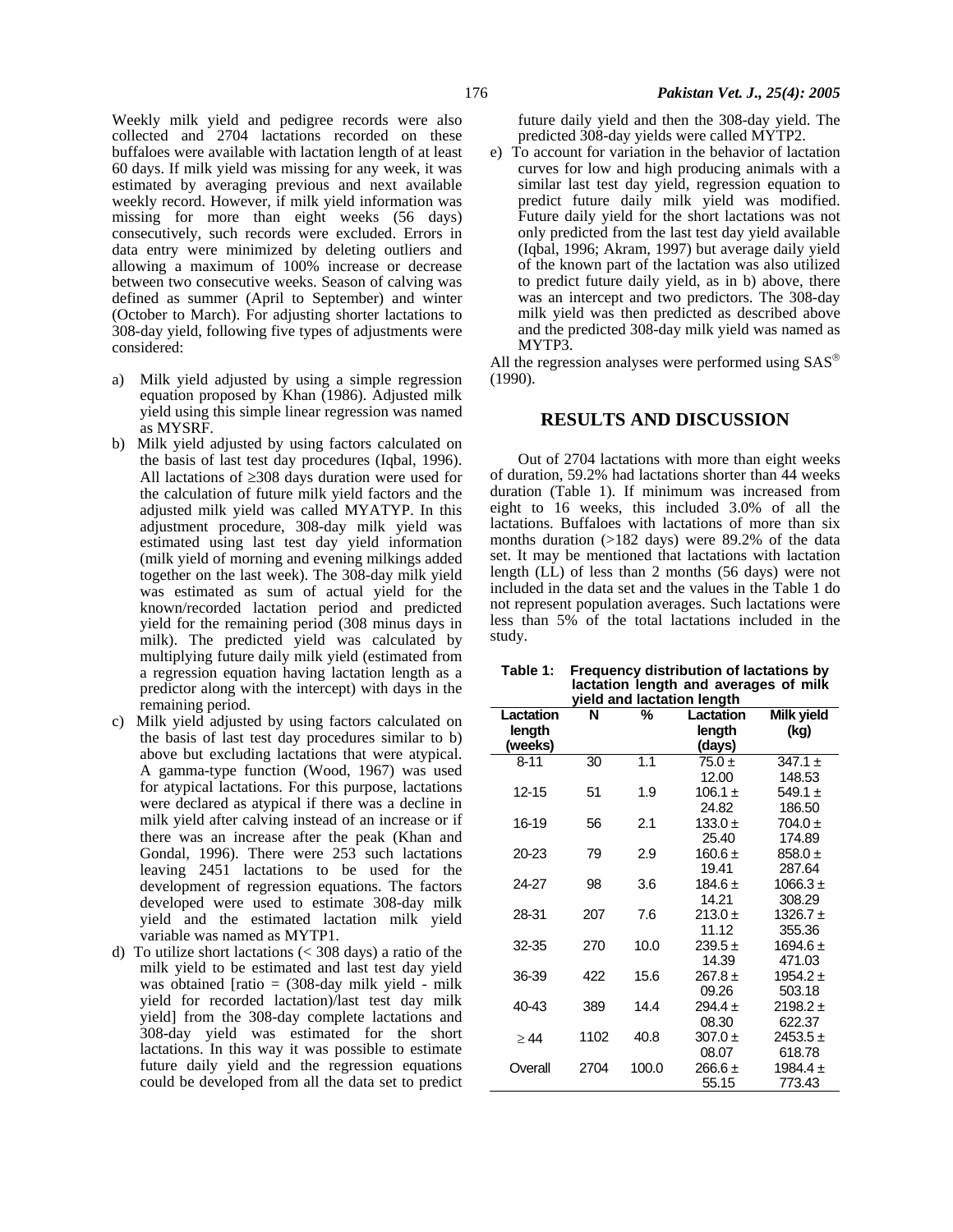Shorter lactations had lower milk yield as compared to the complete or longer lactations (Table 1). Milk yield averaged  $1984.4 \pm 773.43$  kg when information up to 44 weeks was used. The overall average lactation length for these records was  $266.16 \pm$ 55.15 days. This average for completed lactations was  $289.6 \pm 82.12$  days. Very short lactations (8-11 weeks) had average milk yield of  $347.1 \pm 148.53$  kg. A visual appraisal of first and later parities for different lactation lengths revealed different behaviour. It also indicated that most of the lactations with shorter lactation duration were complete as the animals dried gradually. There were 253 atypical lactations (9.4% of total number of lactations) with a range from  $0.4\%$  (in 6<sup>th</sup>) and  $7<sup>th</sup>$  parity) to 2.7% (in first parity). About 70% of the atypical lactations fell in the first three parities, while rest of the 30% in the later parities. Considering that such a behaviour was due to some physiological or environmental factors (disease incidence, seasonal influences, mistakes in recording, routine or occasional suckling by the calves etc), prediction equations were developed both by including and excluding such lactations.

After establishing that the lactations of different duration behaved differently and that about 10% of the lactations did not behave as expected, regression equations were developed for adjusting lactations to a standard lactation length of 44 weeks (308-days) using the last test day information. Predicted yields were calculated both by including (MYATYP) and excluding (MYTP1) atypical lactations. Milk yield using the correction factors developed by Khan (1986) and currently being used were also predicted (MYSRF) and prediction equations were developed. The coefficients of equations for MYTP1 were slightly different from those reported by Iqbal (1996) because atypical lactations were excluded in developing them and also because interaction of last test day with lactation length was not included in model, as suggested by Akram (1997). Intercept decreased, while regression of milk yield on last test day yield increased, as lactation length increased. Coefficient of determination was better towards the end of the lactation as compared to prediction when weeks in lactation were smaller. When lactations initiated in winter, intercepts were higher but slopes were lower as compared to those initiated in summer. This was true for first, as well as later parities. For MYTP2, where complete data set had been used for prediction from last test day milk yield, intercept coefficients were reduced and regression coefficients increased. When average daily yield was added as a predictor of future yield (MYTP3), intercept was further reduced and regression of future daily milk yield on last test day yield also decreased because of inclusion of another predictor. Coefficient of determination improved by almost 1%.

The extended yields were statistically different from the actual lactation milk yield of 1984.4 kg for an average lactation length of 266.6 days (yield beyond 308-days excluded). Extended yields were higher on the

average (2122.9 to 2139.7 kg) as compared to the actual milk yield because of extrapolation to 308-days. The difference between actual and predicted values reduced gradually with increased lactation length. Simple linear regression procedure overestimated the later half of the lactations as compared to the prediction by last test day procedure because of assuming that milk yield increased at a constant rate throughout the lactation. Such a procedure is likely to underestimate lactation yield for earlier part of the lactation curve when actual rate of increase is higher than estimated from a linear regression procedure. Khan (1996) used an Animal Model to estimate regression coefficients by simultaneously adjusting for age at calving but predicted lactation curves had increasing trend even towards the end of lactation curves. It was thus suggested that calculating regression coefficients from such information would be less accurate. Iqbal (1996) declared that the last test day procedure was more accurate as compared to other prediction procedures for Nili-Ravi buffaloes. Predicted milk yield was generally higher (except for 8-11 week of lactation length) when prediction equations included all the records (MYATYP) as compared to using typical lactations only (MYTP1). Difference between MYATYP and MYTP1, however, was small and reduced to almost zero for lactations with longer lactation length. So, the variable MYATYP was dropped for further analysis.

When shorter lactations were included for developing prediction equations, predicted milk yield (MYTP2, MYTP3) was lower as compared to predicted milk yield from equations using lactations with ≥308 days of duration (MYTP1). This was especially true for shorter lactation length groups. Predicted milk yield for 8-11 weeks lactation length group averaged 1417.1, 1137.4 and 1099.1 kg for MYTP1, MYTP2 and MYTP3, respectively. The difference among the three variables, however, reduced for higher lactation length groups. The standard deviation of bias and correlation between actual and predicted lactation milk yield indicate (Table 2) that inclusion of average daily milk yield as a predictor along with the last test day milk yield was a better choice when all lactation records were used (MYTP2 vs. MYTP3). It decreased standard deviation of bias and improved the correlation between actual and predicted milk yield. Lower values of bias and better correlation between actual and predicted milk yield for MYTP1 were because complete lactations were used only.

The credit given to any buffalo with different last test day yield and average daily yield of known lactation period was calculated. For different last test day milk yields, credit given to a lactation of certain length was different. At 56 days of lactation, for example, credit for MYTP1 would be 903 kg when last test day milk yield was one kg, while this credit for MYTP2 would be 401 kg. Credit decreased as lactation length increased. At 280 days for a last test day milk yield of 5 kg, credit would be 135 and 123 kg for MYTP1 and MYTP2, respectively. The credit given to a lactation of 56 days would be 280, 401, 522 and 643